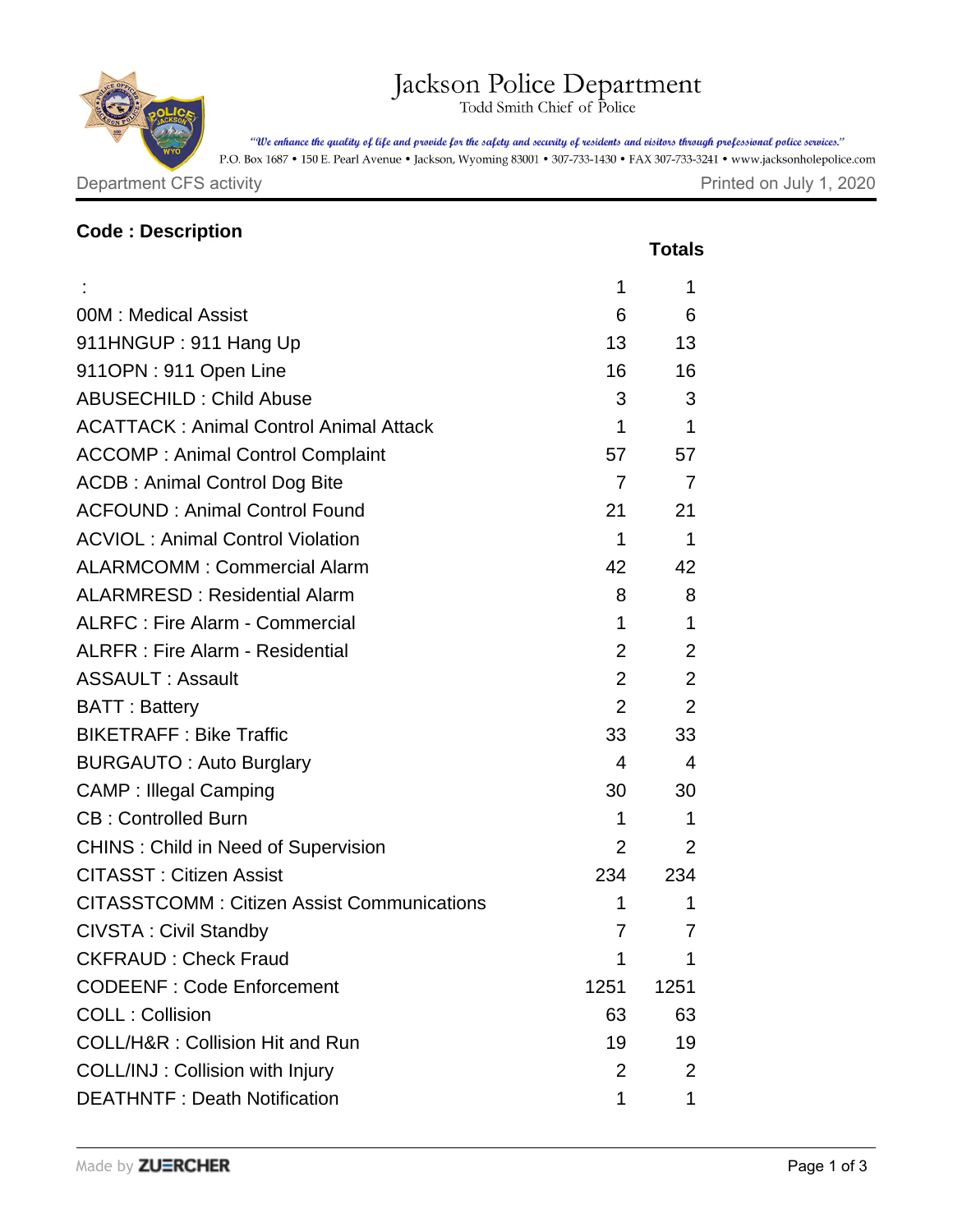## **Code : Description**

 **Totals**

| <b>DESTPROP: Destruction of Property</b>               | 17              | 17           |
|--------------------------------------------------------|-----------------|--------------|
| <b>DISTURB: Disturbance</b>                            | 47              | 47           |
| <b>DISTURBNOISE: Noise Disturbance</b>                 | 42              | 42           |
| <b>DRIVCOMP: Driving Complaint</b>                     | 38              | 38           |
| <b>DRUGS: Drugs</b>                                    | 6               | 6            |
| <b>DUI: Driving Under Influence</b>                    | 1               | $\mathbf 1$  |
| DVD : Domestic Dispute (Verbal)                        | 3               | 3            |
| DVP : Domestic Violence (Physical)                     | 8               | 8            |
| <b>FALSEID: False Identification</b>                   | 18              | 18           |
| FIGHT: Fight                                           | $\overline{2}$  | 2            |
| <b>FIRESTRU: Structure Fire</b>                        | $\mathbf 1$     | $\mathbf{1}$ |
| <b>FIREWRKS: Fireworks</b>                             | 5               | 5            |
| FOLLOWUP : Follow Up PATROL Investigation              | 135             | 135          |
| FRAUD: Fraud                                           | 17              | 17           |
| <b>HARASS: Harassment</b>                              | 10              | 10           |
| <b>INFOAGNCY: Other Agency Information</b>             | $\overline{2}$  | 2            |
| <b>INFOCOMM: Communications Center Information</b>     | $\overline{2}$  | 2            |
| <b>INFOONLY: Information Only</b>                      | $\overline{2}$  | 2            |
| <b>INTOXPED: Intoxicated Pedestrian</b>                | $\overline{2}$  | 2            |
| <b>INVEST: Follow Up for INVESTIGATIONS</b>            | 5               | 5            |
| LITTER : Littering                                     | $\mathbf 1$     | $\mathbf 1$  |
| <b>MALMIS: Malicious Mischief</b>                      | 10 <sup>°</sup> | 10           |
| <b>MENTAL: Mental Hold</b>                             | 1               | 1            |
| <b>OAA: Outside Agency Assist</b>                      | 8               | 8            |
| <b>OAATCSO: Outside Agency Assist TCSO</b>             | 1.              | 1            |
| <b>OAAWHP: Outside Agency Assist WY Highway Patrol</b> | 1               | 1            |
| <b>ORDERVPROB: Probation Order Violation</b>           | 1               | 1            |
| <b>PARKCOMP: Parking Complaint</b>                     | 96              | 96           |
| <b>PARK: Parking Rounds</b>                            | 22              | 22           |
| <b>PARKVIOL: Parking Violation</b>                     | 44              | 44           |
| <b>PERMISS: Missing Person</b>                         | 5               | 5            |
| <b>PERSTOP: Pedestrian Stop</b>                        | $\overline{7}$  | 7            |
| <b>PERSUSP: Suspicious Person</b>                      | 37              | 37           |
| PHONEANNOY: Annoying Phone Calls                       | 5               | 5            |
| PI : Public Intoxication                               | 17              | 17           |